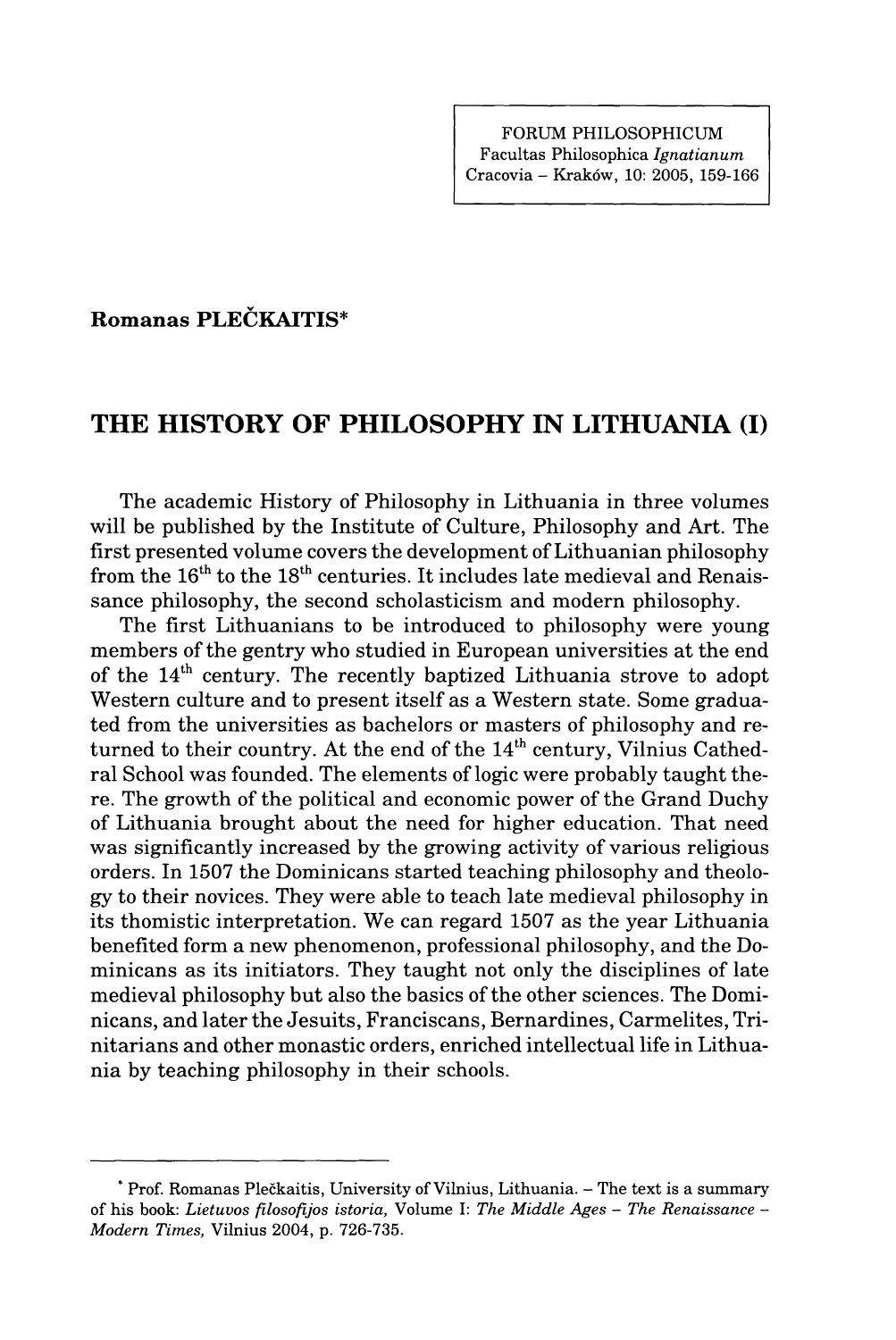The spread of Renaissance culture started at the end of the 15<sup>th</sup> century and lasted till the middle of the  $17<sup>th</sup>$  century. The palace of the Grand Duke of Lithuania and the estates of the gentry were the centers for this culture. They attracted men of letters, artists, architects, actors and scientists, and gave them patronage. The graduates of European universities introduced Renaissance ideas to Lithuanian society and applied a new humanist philosophical mentality in their own historical, fictional and public writings. Until higher schools and colleges with philosophical training were founded, Lithuanian intellectuals were preoccupied not so much with speculative philosophy as with social, political, juridical and moral theories of practical philosophy. The culture of private estates was interested in seeing the theoretical meanings of the problems of practical life, in expanding personal opportunities by means of a humanistic interpretation of moral virtues, in improving the social and political organization of the Lithuanian State, and in fostering a national self-awareness. Intellectuals followed the Renaissance principle that knowledge has to be concrete and useful, directed not at the supernatural but at the natural.

Lithuanian humanists interpreted human nature and personal value in a typically Renaissance way, rejecting metaphysical speculation and relaying on the inquiry of creative personal activity and its results. They significantly secularized the notion of human nature, substituting original sin for the exploits of the great men, rulers and nobles, who protected the statehood of the Grand Duchy. They admitted democratically that each person, who contributes to the well-being of the state, is worthy of praise. Authors of legends about the origins of the Lithuanian people praised the natural properties of the national character. The old man-world opposition was seen as not quite correct. The belief that by his creative activity a man humanizes the surrounding reality and at the same time perfects his own personality was regarded as being more correct. The Renaissance personality expected to satisfy its thirst for glory within the limits of the nation and the State. The political entity of the Grand Duchy of Lithuania was united by economic factors as well as by the territorial mobility of the nation. Models created in the attempt to unite a state-citizen consciousness with an ethnic-cultural one regarded language as the main factor for the expression of that unity and gave the status of social determinant to Latin or to the native colloquial language. Such models were created by Mykolas Lietuvis, A. Rotundas and M. Daukša.

Stryjkovskis, a historian, together with the didactic history writers tried to waken the historical consciousness. According to them, mentally meeting and talking with people from all epochs is a necessary condition for an understanding of the present. Through the past and the present, man and nation can travel to the future, but through historic memory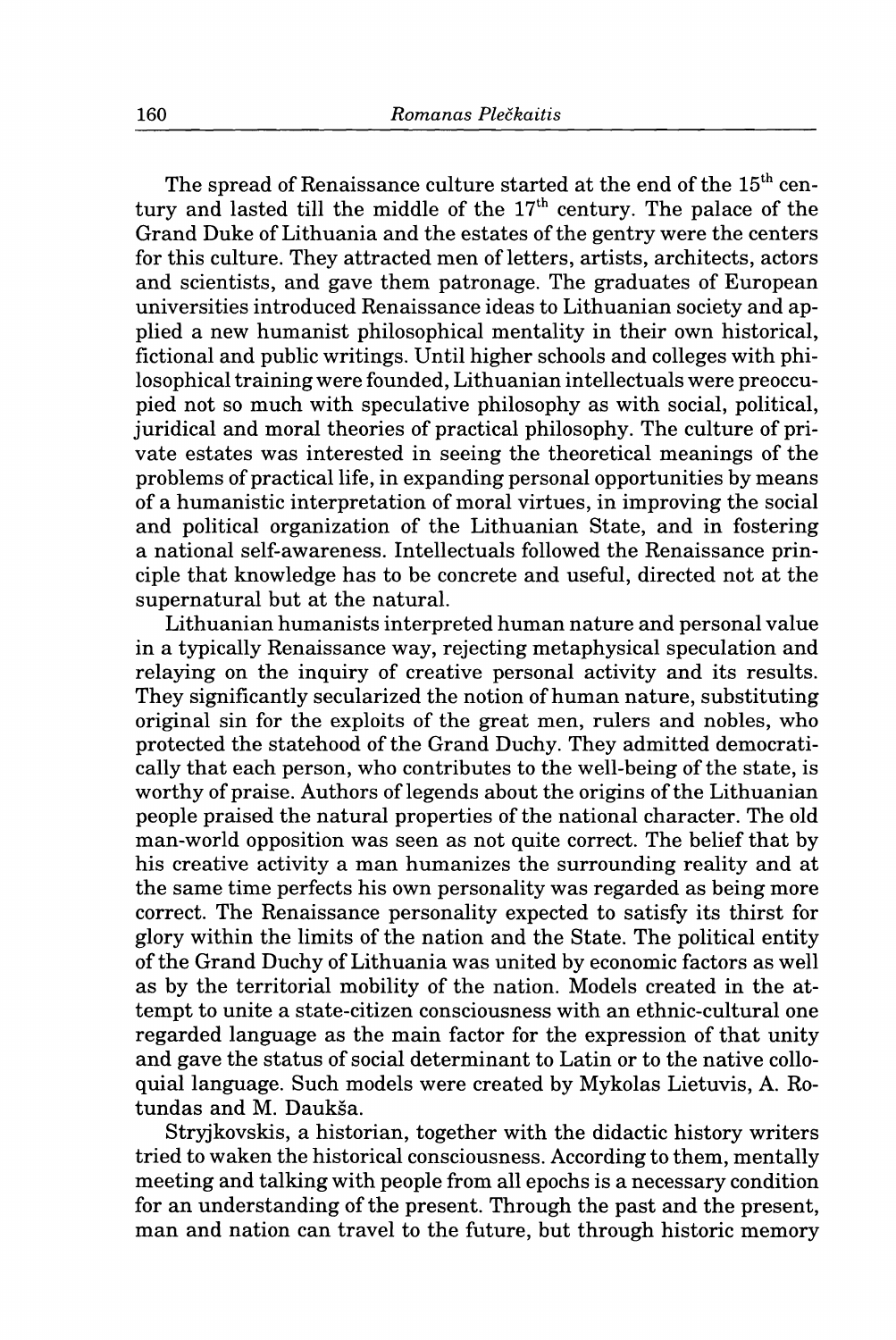they travel to eternity. Humanist historians believed that historic truth was one and knowable, that the main problems of humankind was always the same. The moralizing writers of history based the striving for glory on working for the sake of the State's and society's well-being, which was treated as the principal virtue. The didactic writers of history considered human nature and the willpower of great men as historical determinants. The Grand Duke Vytautas was regarded as the most prominent. A. Rotundas, a prolific writer in praising the personalities of Lithuanian rulers, conducted successful polemics against opinions degrading the Lithuanian State that were generated in Poland and spread in Lithuania.

A philosophy of a new character was created by the Reformation. Protestant schools opened in Vilnius, Birfai, Kedainiai and in other places. Protestant Aristotelianism, based on B. Keckermann, was taught in them. Calvinism and Arianism were the most prominent Protestant trends in theoretical thinking. The Calvinists - S. Budnas, A. Volanas and A. Rasijus – wrote political and social treatises concerning the improvement of the governance of the Lithuanian State and on perfecting the social and economic order in the process of the State's economic development. Volanas elaborated social theory based on social contract. He treated natural rights as a source of political power, although he was not conceptually mature enough to explain clearly how natural rights turn into political rights. A. A. Olizarovijus, a Vilnius University jurisprudence professor, described the origin of civil society in terms of late Renaissance political theories. The founders of the philosophy of law in Lithuania formulated the principles of constitutional governance. They regarded law as a counterbalance to sovereign's power; for law was supreme in relation to political power, which was treated as mere executive. They maintained the supremacy of social justice in relation to legality as the expression of legal proceedings, and derived positive law from the natural law. Vilnius theoreticians were adherents of the ancient concept of society as not only a political but also a moral community of citizens. They condemned serfdom and called for the expansion of freedom in the State by granting civil rights to the biggest part of society, the peasants and town dwellers. Applying the modern conception of social estates, they called for the reevaluation of feudal nobility, and maintained that personal value was not inherited from a person's ancestors but deserved through personal activity. Rasijus proposed including intellectuals and rich merchants in the nobility, and in a mercantilist way underlined the significance of foreign trade to internal and foreign politics during the process of the economic development of the State.

Arian theoreticians, dissatisfied with the status quo, produced a social **Utopia,** directed against the feudal way of life, the feudal state and its institutions, against private property, serfdom and war. In Poland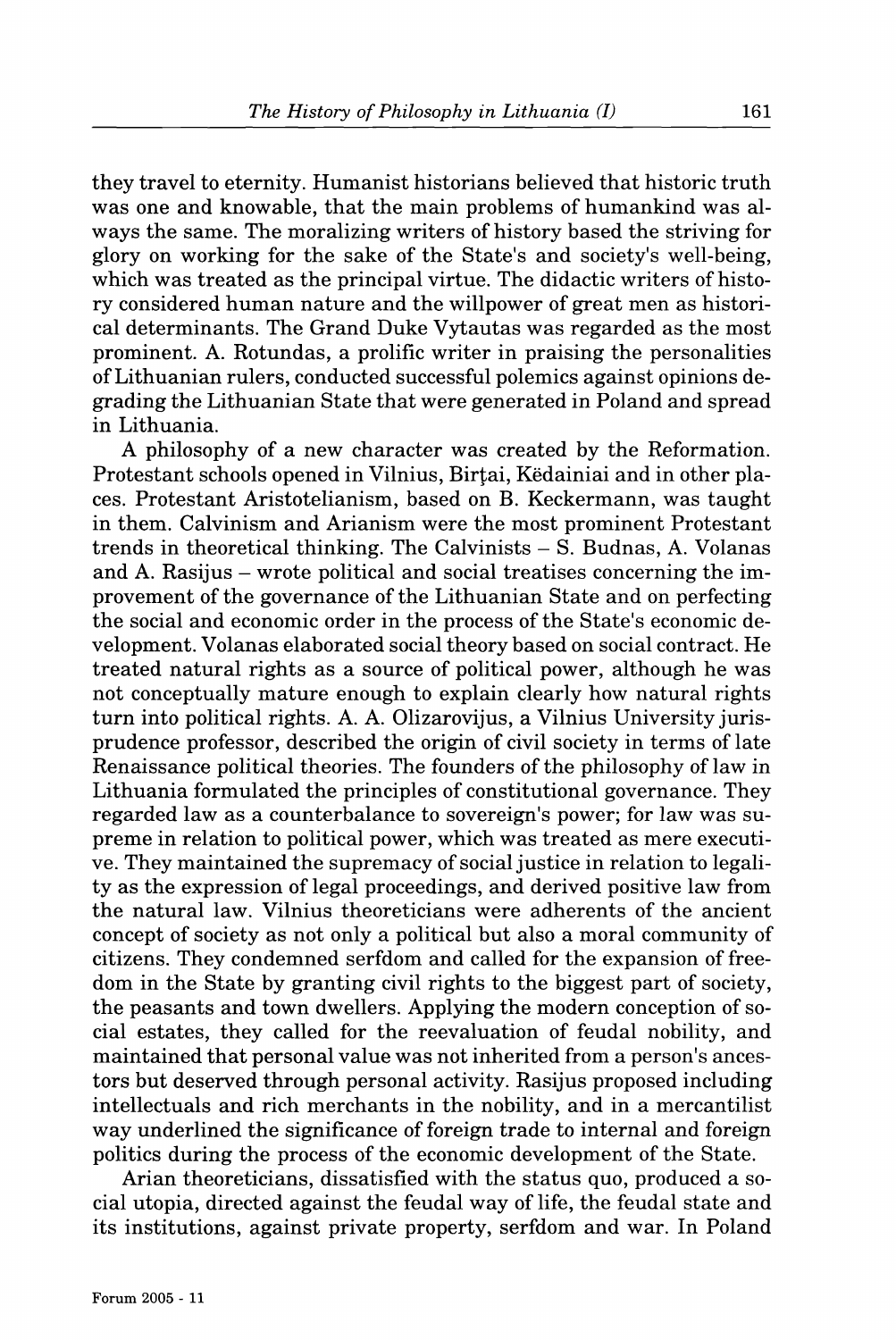and Lithuania Arian radicals incited people to abandon the society of evil, and taught them not to resist evil by force and do not participate in the activities of state institutions. They called for the abolition, or at least for significant reduction, of serfdom. Radical Arian theoreticians elaborated the theory of renunciation, but it was not accepted even by the part of the gentry that professed Arianism. The Arian gentry had no desire to renounce their privileges and property. They interpreted the idea of selling land and distributing money to the poor as a future ideal, but not as a practical demand to be implemented immediately. The **Utopia** was criticized by the moderate Arians, especially by Budnas. And the majority of the gentry regarded Arian theories as irrational and dangerous. In the end the Arians were accused of collaboration with the hostile states and were expelled from the Republic of the Two Nations under the pretext of their refusal to convert to Catholicism. A positive aspect of the Arian utopia lay in the questioning of feudal social relations as problematic and encouraging the belief that the status quo was unacceptable.

The secular academic teaching was launched by the Jesuits, who were invited to Lithuania to fight against the Reformation. In Vilnius they founded the academic gymnasium, a college. There, in 1571, they began to teach philosophy. But the most important event in the development of philosophy in Lithuania was the foundation of Vilnius University in 1579. The disciplines usual to second level scholastics were taught in its philosophy department: logic, natural philosophy (physics), metaphysics and ethics. A separate professor taught mathematics and astronomy. The university conferred scientific degrees. According to incomplete data, the old Vilnius University conferred 1,810 bachelor of philosophy and 1,700 master (doctor) of philosophy degrees. The Jesuits founded many colleges in the Grand Duchy. There they schooled lay students in philosophy. Many religious schools had philosophy sections in which the clergy were trained. The teaching of philosophy at Vilnius University, the colleges and monasteries schools in Lithuania did not differ from contemporary philosophical teaching in West European universities and colleges. It consisted of Aristotelian philosophy and the theories of the most prominent representatives of medieval scholastics: Albert the Great, St Thomas Aquinas, Duns Scotus, William of Ockham, Durandus and others. In Lithuanian schools Jesuit theoreticians, as well as other theoreticians of scholastics of the  $16^{\text{th}}$  to the  $17^{\text{th}}$  centuries, were popular, namely Franciscus Toletus, Antonius Ruvius, Petrus Fonseca, Thomas Caietanus, Franciscus Suarez, Gabriel Vasquez, Ludovicus Molina, Rodericus Arriaga, Dominicus de Soto, Petrus Hurtadus and others.

Scholasticism, in spite of its drawbacks and imperfections, was an important phenomenon. It influenced Europe over the ages. Scholastics elaborated the terminology which was widely used by Renaissance thin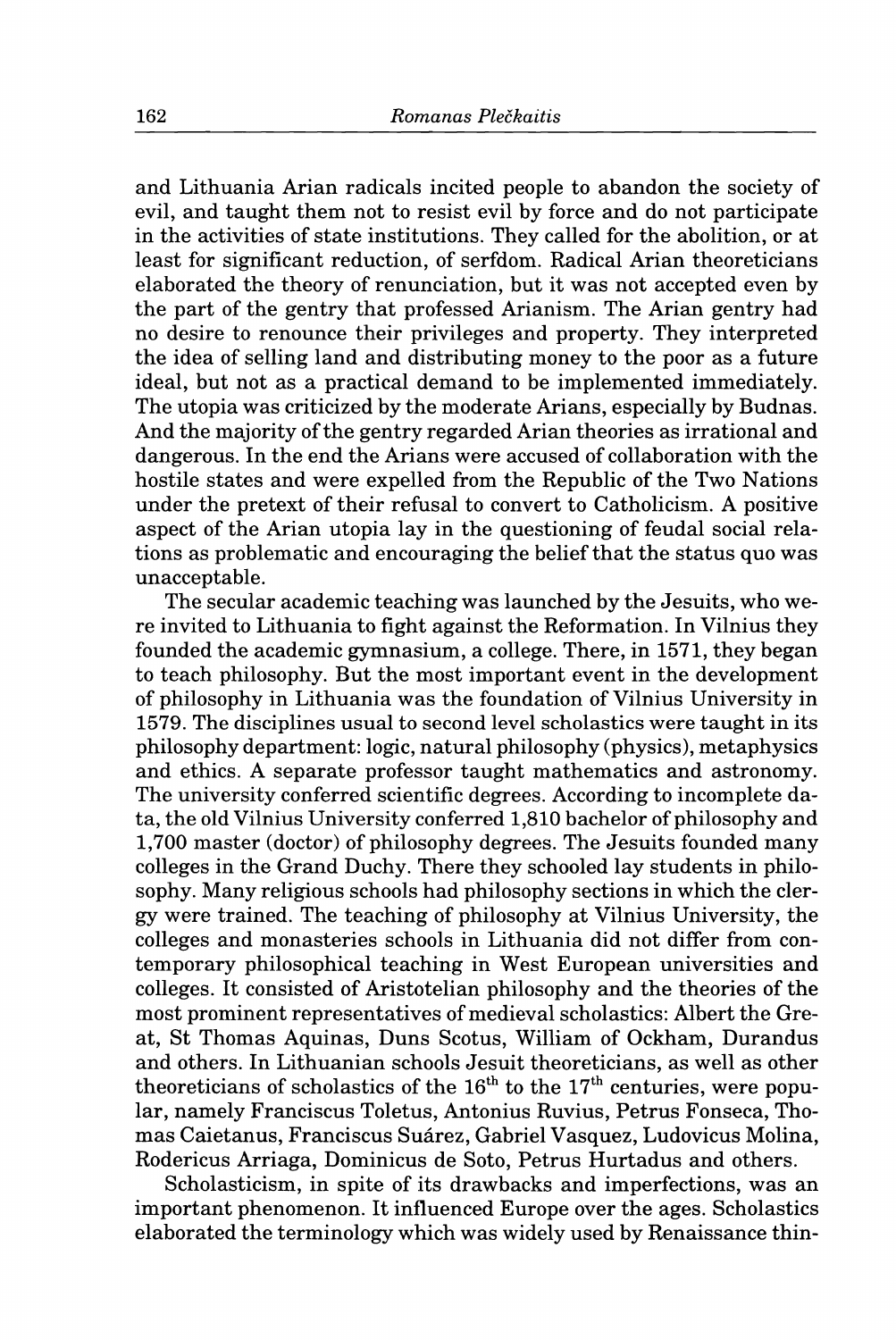kers. Some scholastic terms still function in contemporary thinking. They raised and inquired into questions of essence and existence, of possible worlds, of semiotics, of abstraction, of system analysis, and other real and important questions. They were interested not so much in the inquiry into empirical reality as in the analysis of thinking, and therefore elaborated a theory of logic of a high standard. Their achievements were appreciated and employed in Lithuanian schools. Consequently, ideas closely related to mathematical logic were brought to light. They belonged to prepositional logic, the theory of logical consequence, the quantification logic, the logic of classes, modal logic and logical semantics. Lithuanian scholastics studied empirical and a priori factors of cognition. They interpreted questions of the truth and of cognitional means in an Aristotelian way. They discussed a central question of scholastic logic - the problem of universals. A lively debate was conducted between the adherents of conceptualism and the adherents of moderate realism. The well-known professor M. Smiglecius, of Vilnius University, published his work *Logica* in 1618. This work was republished in Oxford and was popular as a textbook in many European universities.

At Vilnius University along with scholastic theories of natural philosophy. Renaissance and modern times theories of nature were studied. In the lectures of the most courageous teachers a student could learn the names of contemporary scientists and philosophers of the Renaissance and modern times, they could learn about the theories of Copernicus, Galileo, Scheiner, Kircher, Clavius, Cabeus, Cardano, RiccioUi, Tycho Brahe, Vesalius, Caesalpino, Fracastoro, Fernel, Zabarella, Bruno, Pomponazzi, and others. Interpreting psychology in the treatise *DeAnima,* Vilnius University teachers relied on Vesalius' work De *humani corporis fabrica* and on his anatomical atlas. Astronomical observations were carried out in the university, and students were immersed in new discoveries. In 1645, Professor Osvald Krüger acknowledged that Copernicus' system yielded the best explanation for the solar system's planetary movements.

The recognition and consideration of the achievements of the new natural sciences stimulated their liberation from the supervision of metaphysics, which ceased to be regarded as the pinnacle of knowledge. As a theory of being, metaphysics experienced a crisis. It suffered from a methodological error: the theory of real being was gradually transformed into the theory of possible non-contradictory being, and metaphysics turned into formal ontology. This transformation reduced the role of metaphysics in schools in Lithuania.

Scholastic moral philosophy was supposed to be not only a theory of behavior but also a social theory, encompassing ethics and politics. It was directed at the Christian interpretation of Aristotelian ethics. The justice of economical relations was considered the same way. The role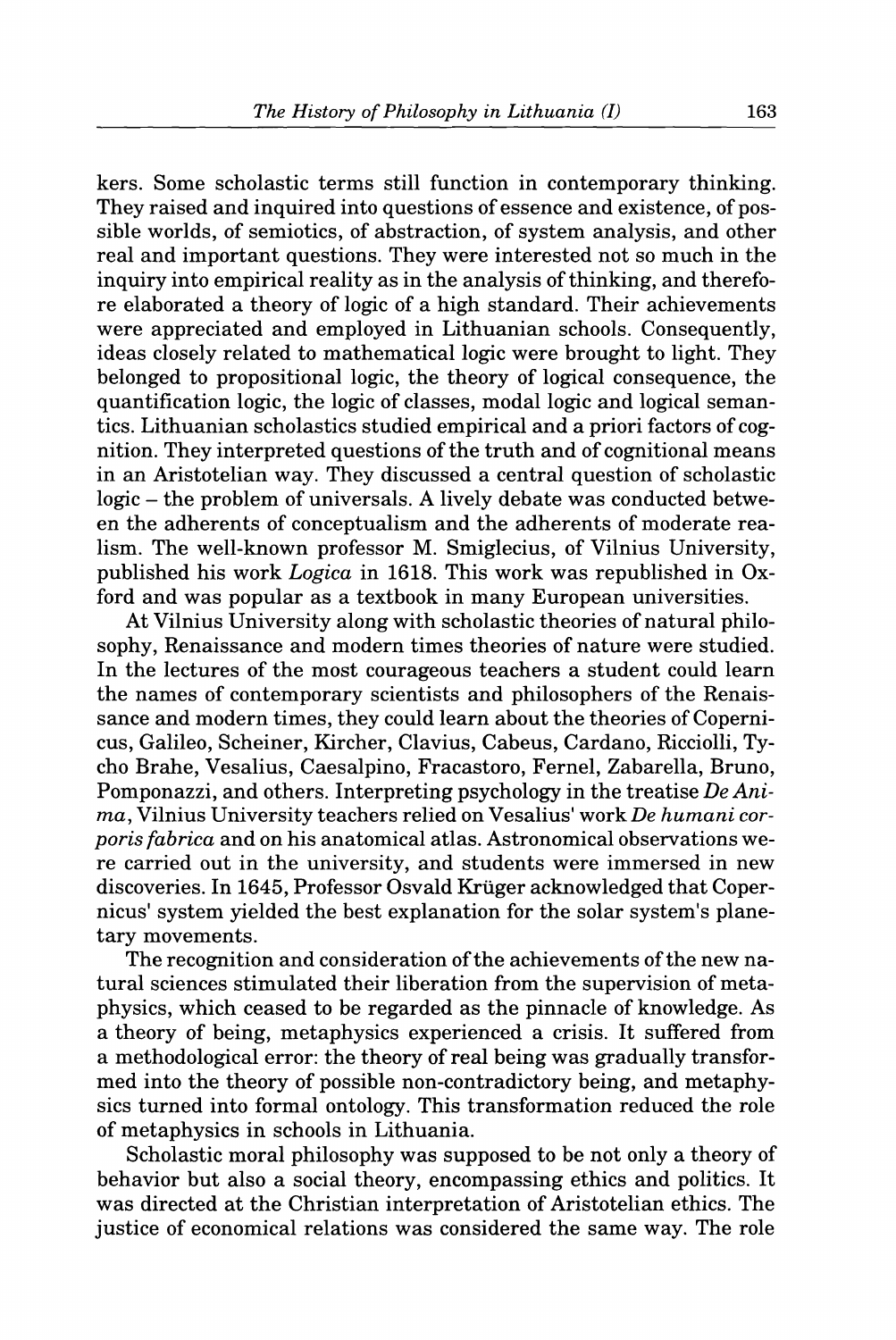of the moral factor was overemphasized, and therefore the theories of economic relations were not quite adequate to the then economic practice. Nevertheless, Vilnius thinkers who followed the economic doctrine of the second scholastics, managed to contribute to economical theory. They demonstrated the necessity of private property, spoke out for consumers' rights, condemned monopolies and discussed the limits of state power in controlling prices and profit norms.

Vilnius University theoreticians who tried to justify the political constitution of the Polish-Lithuanian State by the principles of Aristotelian political theory drew arguments from the work of modern philosophers such as J. Bodin, J. Lips, and others. The teaching of political science at Vilnius University was a positive innovation spreading civil and other social virtues among the young gentry. The professors maintained that essential political reform of the State was inevitable, that it was necessary to overcome the gentry's views, which were alien to legal thinking, and therefore the nobles saw the law in force as to a hindrance to their liberties. Vilnius theoreticians saw the foundations of law in natural and supernatural factors and regarded law as the instance, giving legality to laws. They defined law as the essential means for the implementation of Christian justice. They were close to the contemporary theories of justice by regarding impartiality as a principle of justice. Some philosophers of law, following the Renaissance ideas and employing both the empirical and inductive methods, criticized the political and legal reality of the Republic of the Two Nations. The Renaissance theory of law underlined freedom as an individual and social activity in accordance with the law in force, and called for social liberty for every social class. It demonstrated that the principles of civil life were not properly implemented, and sought a significant extension of civil law and the enrichment of its content.

In the mid-18<sup>th</sup> century scholastic philosophy could no longer satisfy the ruling class of the Polish-Lithuanian state, which under the influence of the ideas of the Enlightenment started to consider the Enlightenment as a powerful means to halt the general economic and political degeneration of the state. Philosophy in Lithuania entered a new period of development: the end of scholastic philosophy and the spread of the philosophy of modern times.

The society of the Republic of the Two Nations was susceptible to the ideas of the Enlightenment. The drawbacks of State and civil life encouraged the revision of civil order regarded earlier as natural and permanent. They incited the elaboration of a new understanding of the social situation and a refusal to foster vices, produced by the traditional liberties of the gentry. They stimulated the search for social reform programs in the ideology of the European Enlightenment. They encouraged a change in the rules of teaching and educating.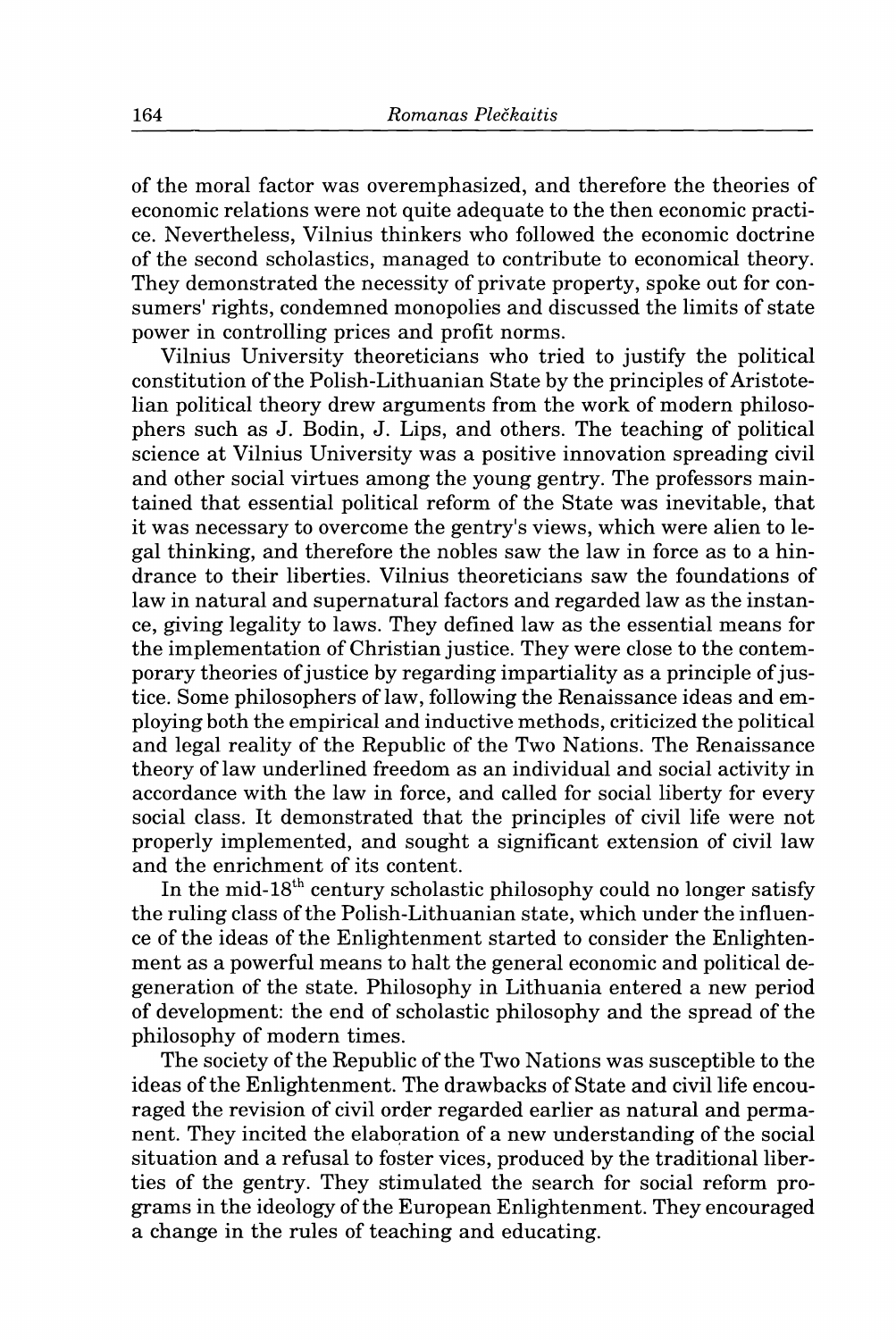During the spread of the new philosophy in Lithuania, the titles of the disciplines remained the same, but their content was significantly modernized and some new disciplines added. Philosophers sought a balance between analytic and synthetic, deductive and inductive methods. But the authority and influence of C. Wolff and his followers determined that the deductive method prevailed in their work. The mathematical way of demonstration was transferred to philosophy, and some Vilnius University professors tried to deliver pieces of philosophy by means of geometrical method.

Because of the nihilistic attitude towards the heritage of scholastic philosophy, modern philosophy failed to assess properly the concepts of scholastic logic. In Lithuania the development of logic was directed at the theory of cognition, in which logical and psychological elements were mixed together and logic was engaged by epistemological problems. This new species of logic had its roots in the schools of Lithuania in the middle of the  $18<sup>th</sup>$  century, as is obvious from the work of the Vilnius University professor B. Dobsevicius, entitled *Praelectiones logicae* (1761).

Metaphysics consisted of ontology, cosmology, psychology and natural theology. Ontology embraced most questions of scholastic metaphysics. It treated being as something static. The permanency of being overshadowed historicity and mutability. Ontology was an abstract discipline in philosophy which used the conceptual means established by Wolff.

Following Wolff, the cosmology was also included in the metaphysical disciplines. Philosophical cosmology should produce concise Catholic interpretations of new data concerning cosmic relations, order and the perfection of the universe. The interpretation of the universal interconnection of all cosmic phenomena was very significant. According to G. Leibniz, it was based on the principle of sufficient reason: each phenomenon has more than one reason of its coming into being and existing. In the schools of Lithuania, the universal interconnection of all the phenomena was explained in terms of causal relations as well as of synchronic or successive existence.

Psychology gained a higher status by becoming an independent philosophical discipline. The Vilnius University professors A. Skorulskis and B. Dobsevicius published works, in which they explained the content of the psychology of the time. In these works, relaying mostly on Wolff, they interpreted psychological concepts of Descartes, Gassendi, Malebranche, Locke, Leibniz, and others. The associative psychology of the time regarded the flow of vital spirits *(spiritus vitales)* as the physiological foundation of the psychological associative connections. It explained the interaction of mind and body by means of physical influence, criticized occasionalism, the theory of pre-established harmony, and taught the principles of zoopsychology and psychometrics as the measurement of the duration, force, precision etc. of mental processes.